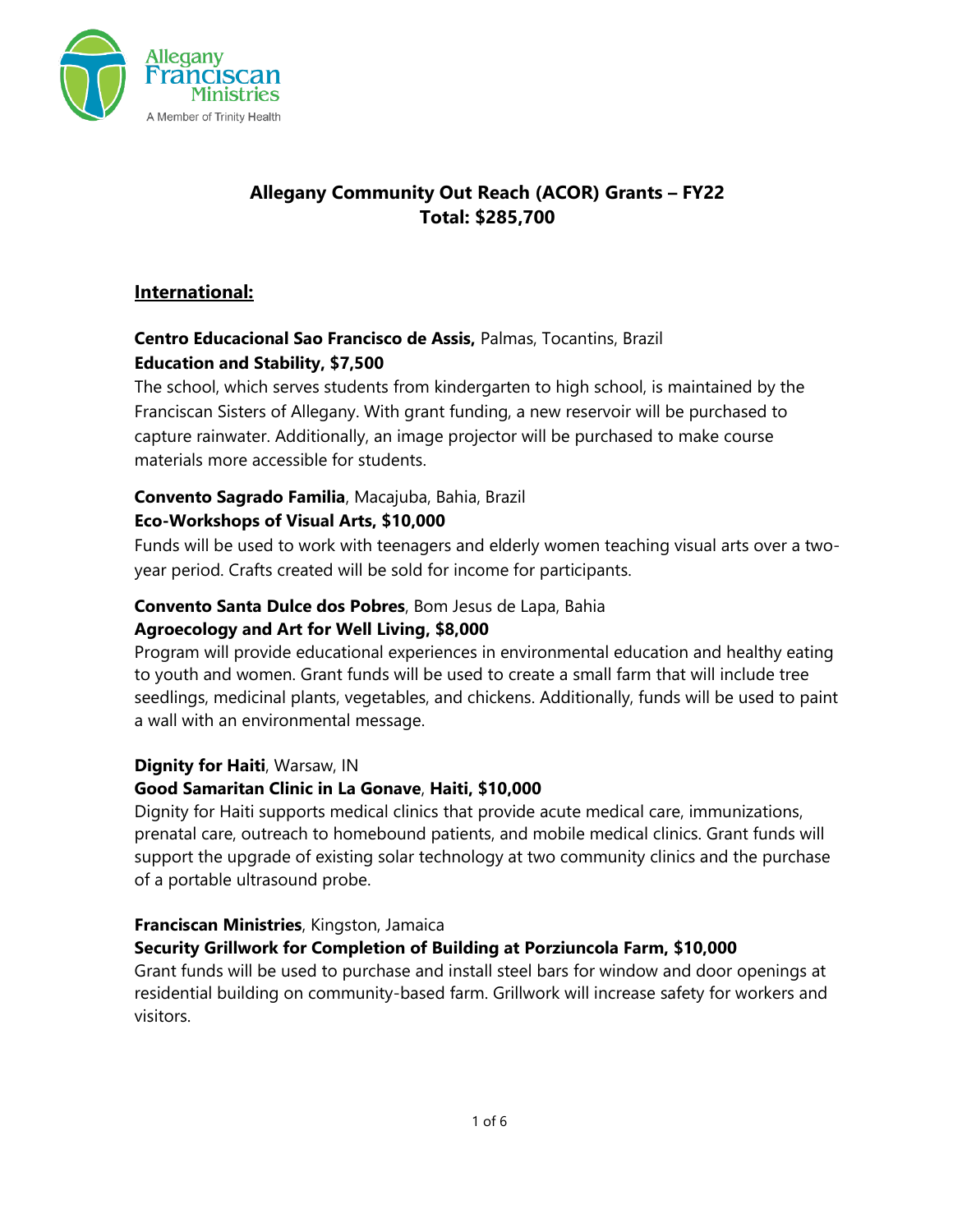## **Franciscan Mission Service of North America,** Washington, DC **Deepening Franciscan Mission in Jamaica, \$10,000**

A new lay missioner is serving at St. Francis Primary School in Kingston, Jamaica. Grant funds will support health insurance and transportation expenses, and provide a monthly living stipend for the missioner.

## **Franciscan Sisters of Allegany – Brazil Region**, Anapolis, Goias, Brazil **Access to Health & Education for People Living in Poverty, \$7,400**

Funds will support community work in Anapolis providing psychological counseling, food, and technology access to people living in poverty and struggling in the midst of the pandemic.

#### **Franciscan Sisters of Allegany – Brazil Region**, Goias, Brazil **Building Leadership to Witness and Serve the Community in Mozambique**, **\$10,000**

Renovate agricultural school building to become a Catechetical Center for youth and adult leaders at Santo Antonio da Maganja da Costa Parish in Mozambique. Training will be offered in health, religious education, and leadership. This is a new ministry of the Franciscan Sisters of Allegany.

#### **Franciscan Sisters of Allegany – Jamaica,** Kingston, Jamaica **Furniture Acquisition for St. Joseph's Infant School, \$5,000**

Grant funds will help to purchase 22 adult chairs for teachers and aides to use in their classrooms. Existing chairs are damaged due to age and exposure to elements during the pandemic.

## **Franciscan Sisters of Allegany – Jamaica**, Kingston, Jamaica **Immaculate Conception Prep School Grid Tie Solar System**, **\$10,000**

Project focuses on reducing reliance on public utilities and lowering school operational expenses. Grant funds will be used to purchase solar panels and migrate to solar technology using a Grid Tie System.

## **Franciscan Sisters of Allegany – Jamaica**, Kingston, Jamaica

**Roof Replacement and Room Partitions at St. Francis Primary & Infant School, \$10,000** Funds will be used to replace the 30-year-old leaky roof of school that was founded by the Franciscan Sisters of Allegany and serves students ages 4 to 12. Additionally, room partitions will be purchased for the auditorium, as required by the Jamaican government's COVID protocols.

# **Franciscan Sisters of Allegany – Jamaica,** Kington, Jamaica **Roof Replacement at St. Aloysius School \$10,000**

Grant funds will help to replace the 25-year-old roof destroyed by past hurricanes. St. Aloysius serves students ages 5-12 of which 80% of families are considered low-income.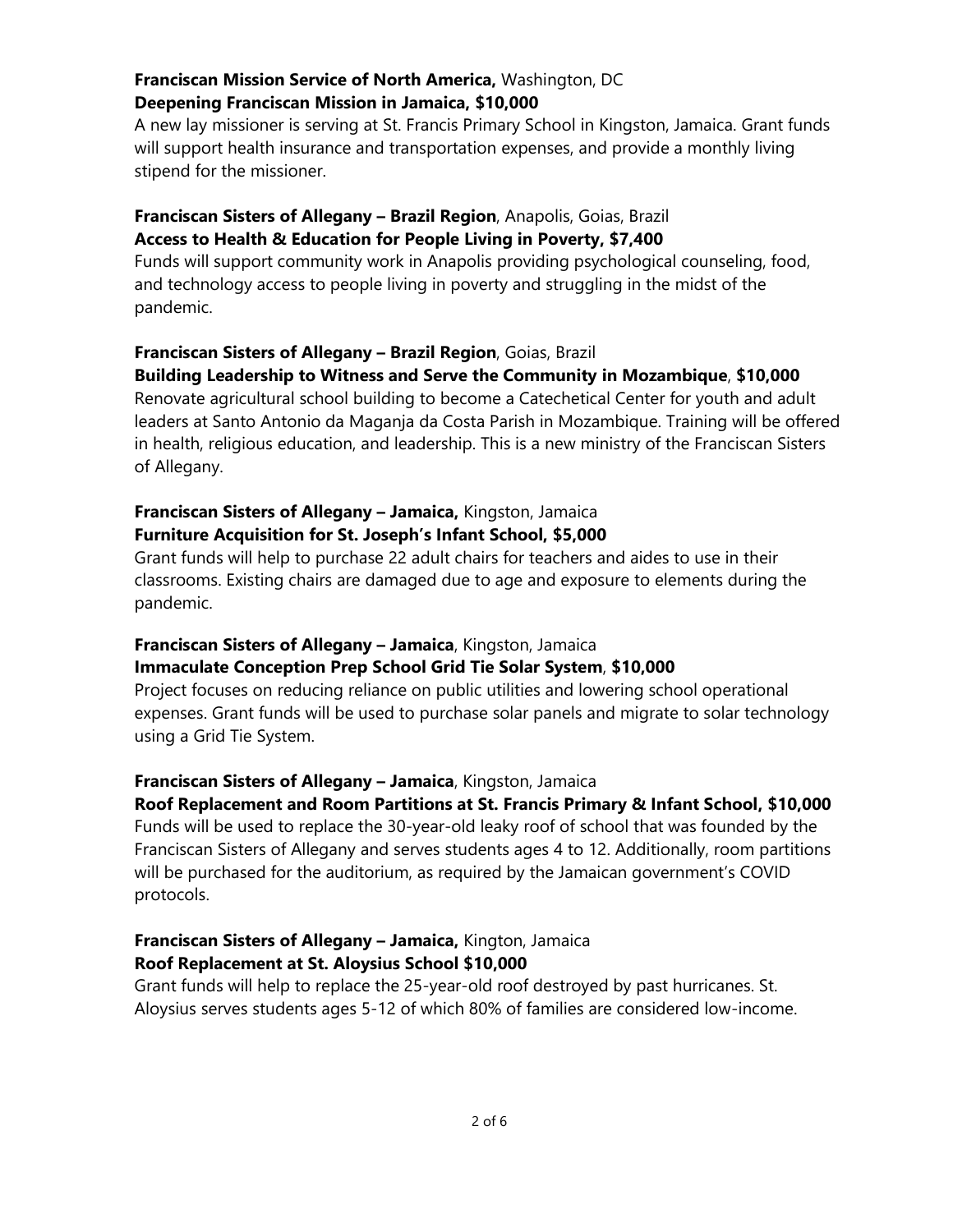#### **Franciscan Sisters of Allegany – Jamaica**, Kingston, Jamaica

#### **Technological Modernization and Development for Alvernia Preparatory School, \$10,000**

Grant funds will support upgrade for outdated school computer lab with new HP laptop computers. The new technology will allow students to develop research, typing skills and internet safety.

#### **Fundacao de Assistencia Social de Anapolis,** Anapolis, Goias, Brazil **Healing at Santa Casa de Misericordia de Anapolis \$5,000**

Santa Case de Misericordia de Anapolis is a hospital which serves 1.3M people with a focus on serving people who are marginalized. Grant funds will be used to purchase textiles to make patient bedding, gowns, and uniforms for hospital staff.

#### **Global Health Ministry,** Newtown Square, PA

#### **Reaching Patients in Peru Through Telemedicine, \$10,000**

A telehealth program has been established with a long-time mission site to provide consultations. Grant funds will pay for medications, supplies, patient travel costs, and followup testing and treatment.

# **NACRI,** Anapolis**,** Goias, Brazil

#### **Investing in the Future, \$10,000**

NACRI provides educational programming to children ages 6-15 in a neighborhood with high rates of violence and unemployment. The project will install environmentally-friendly solar technology that will save the organization money on energy bills.

#### **Village Partners International,** Tampa, FL

## **Supporting Local Efforts to Control the Spread of COVID-19 in Mombin Crochu, Haiti, \$10,000**

Healthcare providers will work in rural areas to address misinformation about COVID vaccines and administer vaccines. Grant funding will be used to build cisterns so clean water is available.

#### **United States:**

#### **BayCare Health System**, Clearwater, FL

#### **Pinellas Hope COVID Infection Prevention Nursing Support, \$10,000**

Funds will support a new LPN position to address COVID infection prevention efforts including monitoring COVID positive individuals and keeping them isolated, and implementing classes that focus on health literacy. Funding will support the position for eight months.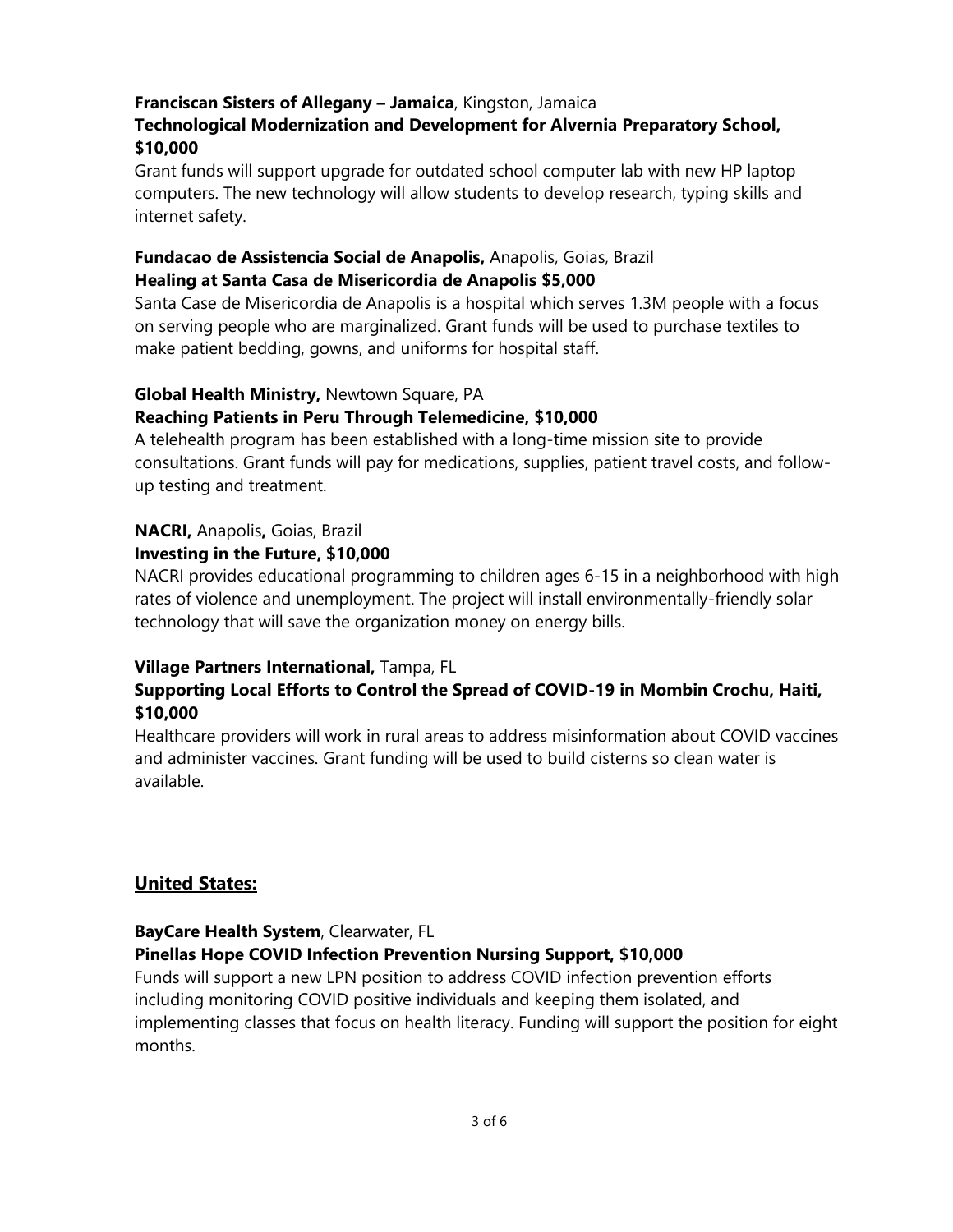#### **Canticle Farm**, Allegany, NY

#### **General Operating Support – Structural Upgrades, \$10,000**

Funds will be used to improve office operations, formalize planned giving and continue outreach to marginalized communities. This will occur through rebuilding website, migrating to Google Workspace for Nonprofits, digitizing employee time tracking, updating employment policies and procedures, establishing a formal planned giving strategy and maintaining a farm stand in Olean that is within walking distance for clients who use SNAP, WIC, and FMNP government programs.

# **Catholic Health System,** Buffalo, NY

#### **Faith Community Nursing, \$3,500**

The program will identify volunteer nurses, help congregations assess health needs, establish connections to program and resources, and train community health promoters. Grant funds will be used for instructional supplies, an electronic documentation system and to provide blood pressure cuffs.

# **Daystar Life Center,** St. Petersburg, FL

#### **Basic Needs, Homeless Prevention, \$10,000**

Financial assistance will be provided to marginalized adults to prevent eviction. Daystar serves those who struggle meeting narrow guidelines or documentation requirements for government-based housing assistance programs including people who are undocumented.

#### **Feeding Tampa Bay**, Tampa, FL

#### **Feeding Neighbors at Trinity Café \$5,000**

Grant funds will be used to purchase food that will serve over 2,600 meals at two Trinity Café locations in Tampa. Trinity Café is a charitable restaurant that provides hot, three-course chef-prepared meals to anyone in need.

## **Franciscan Action Network (FAN)**, Washington, DC **General Operating Support**, **\$10,000**

FAN is a collective Franciscan voice that seeks to transform public policy related to peacemaking, care of creation, poverty, and human rights. Grants funds will support personnel and technology costs to add new Franciscan Justice Circles.

#### **Genesis House of Olean,** Olean, NY

#### **General Operating Support \$5,000**

Genesis House provides temporary housing to single men, women, and families. Grant funding will support operating expenses including rent and utilities.

## **Gerard Place Housing Development Fund Company,** Buffalo, NY **Healthy Mom and Baby Programs, \$7,000**

This collaborative program will address the high number of premature births in the area. Activities include counseling, baby-well visits, and support groups for moms. Grant funds will pay for supplies, marketing the program, and transportation costs for participants.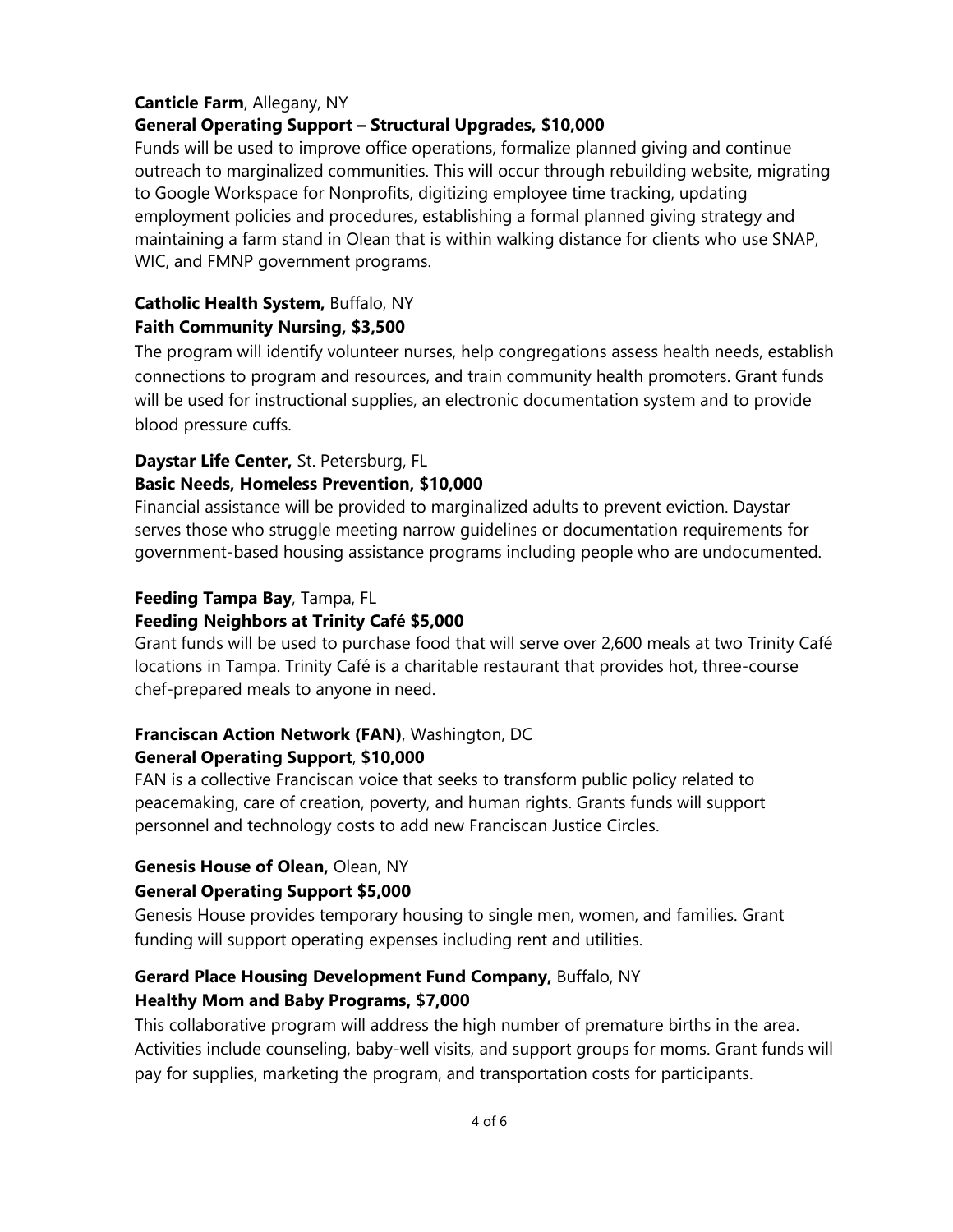# **Hillsborough House of Hope,** Tampa, FL

#### **Houses of Hope Renovations, \$10,000**

Temporary housing is provided to women transitioning out of correctional institutions and into mainstream society. Grant funds will be used to make repairs and updates to three residences.

## **House of Mercy and Encouragement,** Dunedin, FL

# **Providing Safe and Healthy Families Through Quality Mental Health and Literacy Success, \$5,000**

Mental, emotional, and behavioral health services are provided to children, families, and adults with a focus on serving those unable to pay for services. Funding will support staffing, translation, and technology expenses.

## **Mercy LIFE of Alabama,** Mobile, AL

## **Caring for Elderly Patients with End Stage Renal Disease, \$7,500**

This Program for All-Inclusive Care for the Elderly (PACE) addresses chronic health needs while maintaining independence for the patients. Grant funds support transportation expenses for patients with End Stage Renal Disease to health center to receive dialysis.

## **Mount Carmel Health System Foundation**, Columbus, OH **Healthy Living Center Community Garden, \$10,000**

The Healthy Living Center offers no-cost programming and educational resources that support Franklinton residents. Grant funds will be used to create a community garden and to purchase program supplies. Garden-based education will be offered to the community and will include gardening supplies.

## **St. Gianna's Center for Women & FertilityCare**, Largo, FL **Gap Funding, \$10,000**

The Center specializes in natural procreative technology to address unique medical needs of women. Clients are primarily referred from the Diocese of St. Petersburg. The Center does not deny services due to the ability to pay. Grant funds will support personnel costs to hire a second FertilityCare Practitioner.

## **St. Peter's Hospital Foundation,** Albany, NY

# **Stocked for Success: Providing Basic Baby Care Supplies for Impoverished Families, \$9,800**

Grant funds will support home visitation program that promotes self-sufficiency of families in caring for children birth to five years old. Supplies including formula, diapers, pack-n-play cribs, and car seats will be purchased for program participants.

# **The Dwelling Place of NY,** New York, NY

#### **Hungry No More, \$10,000**

The Dwelling Place provides women experiencing homelessness with transitional housing, food, workforce training, and other services. Grant funds will be used to purchase and install new freezers and a refrigerator for food storage.